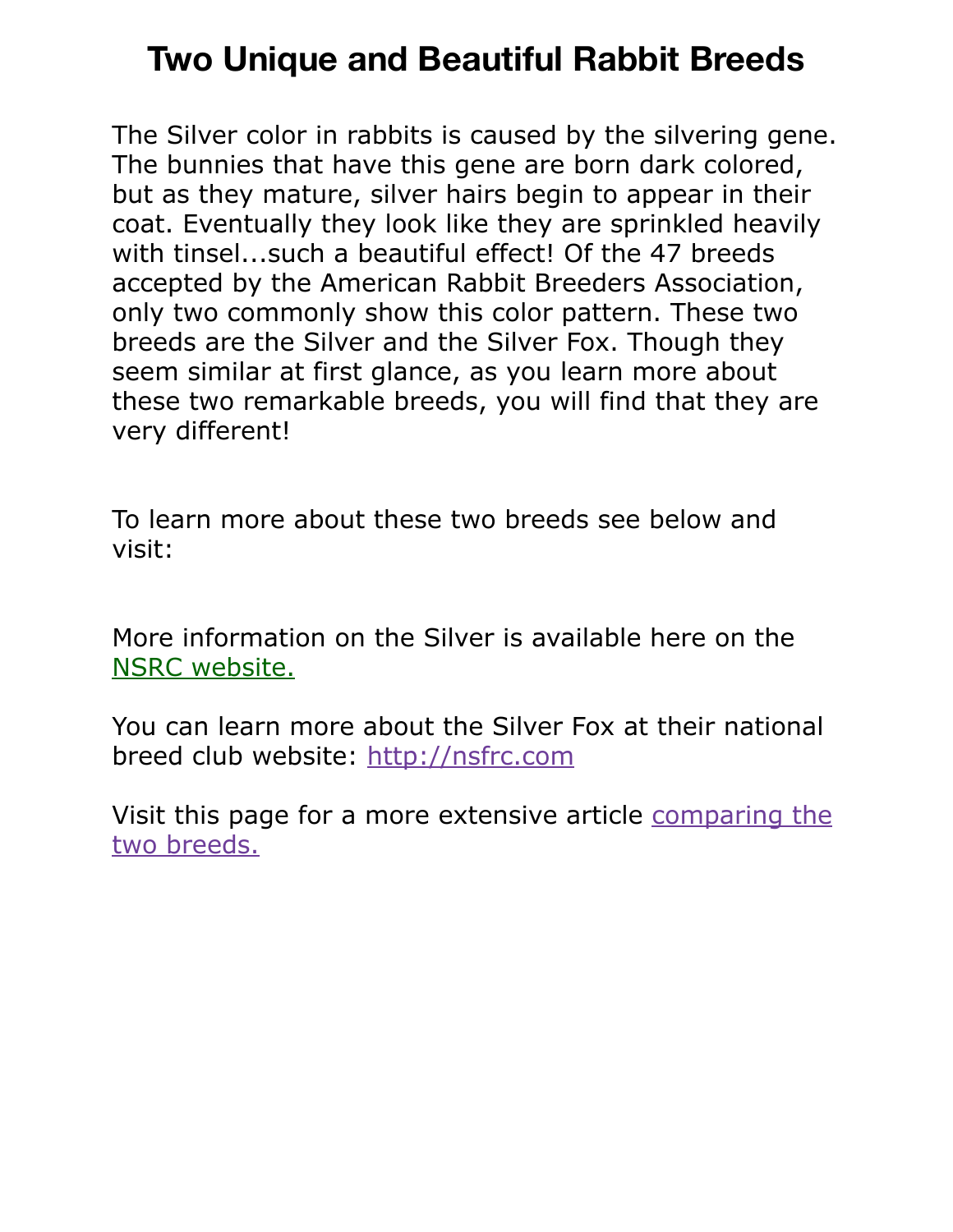## **The Silver Rabbit**



Senior Weight of 4 to 7 pounds. (Usually weighs 5-6).

Three varieties: black, brown, and fawn.

Very short, dense, snappy flyback coat.

Muscular, athletic type

Silvering consists of white and white-tipped hairs

Standard does not specify ideal amount of silvering as long as silvering is even and bright.

Curious, active temperaments

Very old breed whose exact origin is not known, but was present in England in the late sixteenth century.

Silvered breeds are now bred worldwide, but our version is only found in the US and UK.

All silvered breeds descended from the Silver.